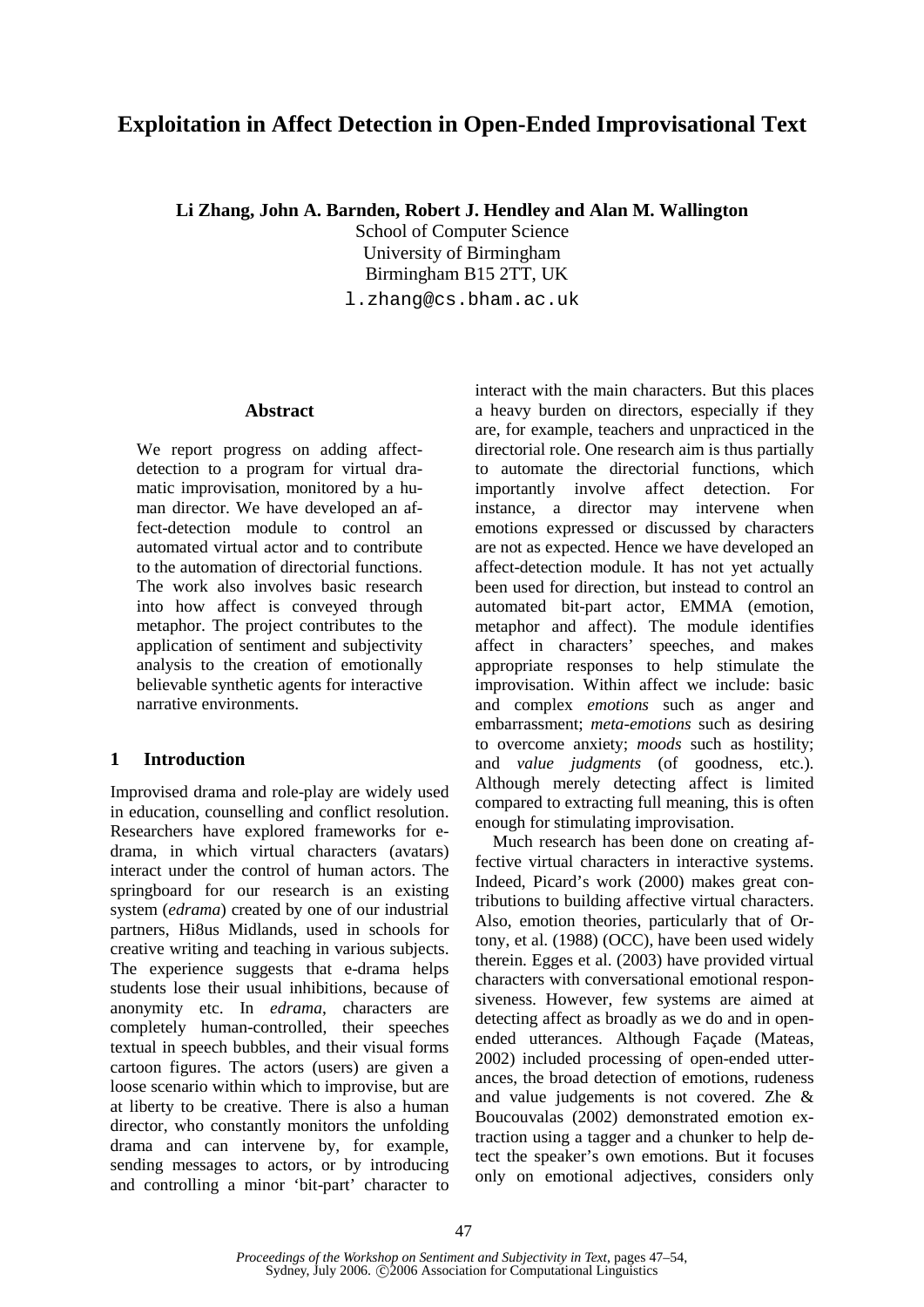first-person emotions and neglects deep issues such as figurative expression. Our work is distinctive in several respects. Our interest is not just in (a) the positive first-person case: the affective states that a virtual character X implies that it has (or had or will have, etc.), but also in (b) affect that X implies it lacks, (c) affect that X implies that other characters have or lack, and (d) questions, commands, injunctions, etc. concerning affect. We aim also for the software to cope partially with the important case of metaphorical conveyance of affect (Fussell & Moss, 1998; Kövecses, 1998).

Our project does not involve using or developing deep, scientific models of how emotional states, etc., function in cognition. Instead, the deep questions investigated are on linguistic matters such as the metaphorical expression of affect. Also, in studying how people understand and talk about affect, what is of prime importance is their common-sense views of how affect works, irrespective of scientific reality. Metaphor is strongly involved in such views.

## **2 Our Current Affect Detection**

Various characterizations of emotion are used in emotion theories. The OCC model uses emotion labels (anger, etc.) and intensity, while Watson and Tellegen (1985) use positivity and negativity of affect as the major dimensions. Currently, we use an evaluation dimension (negative-positive), affect labels, and intensity. Affect labels plus intensity are used when strong text clues signalling affect are detected, while the evaluation dimension plus intensity is used for weak text clues. Moreover, our analysis reported here is based on the transcripts of previous e-drama sessions. Since even a person's interpretations of affect can be very unreliable, our approach combines various weak relevant affect indicators into a stronger and more reliable source of information for affect detection. Now we summarize our affect detection based on multiple streams of information.

## **2.1 Pre-processing Modules**

The language in the speeches created in e-drama sessions severely challenges existing languageanalysis tools if accurate semantic information is sought even for the purposes of restricted affectdetection. The language includes misspellings, ungrammaticality, abbreviations (often as in text messaging), slang, use of upper case and special punctuation (such as repeated exclamation marks) for affective emphasis, repetition of letters or words also for affective emphasis, and open-ended interjective and onomatopoeic elements such as "hm" and "grrrr". In the examples we have studied, which so far involve teenage children improvising around topics such as school bullying, the genre is similar to Internet chat.

To deal with the misspellings, abbreviations, letter repetitions, interjections and onomatopoeia, several types of pre-processing occur before actual detection of affect.

A lookup table has been used to deal with abbreviations e.g. 'im (I am)', 'c u (see you)' and 'l8r (later)'. It includes abbreviations used in Internet chat rooms and others found in an analysis of previous edrama sessions. We handle ambiguity (e.g.,"2" (to, too, two) in "I'm 2 hungry 2 walk") by considering the POS tags of immediately surrounding words. Such simple processing inevitably leads to errors, but in evaluations using examples in a corpus of 21695 words derived from previous transcripts we have obtained 85.7% accuracy, which is currently adequate. We are also considering dealing with abbreviations, etc. in a more general way by including them as special lexical items in the lexicon of the robust parser we are using (see below).

The iconic use of word length (corresponding roughly to imagined sound length) as found both in ordinary words with repeated letters (e.g. 'seeeee') and in onomatopoeia and interjections, (e.g. 'wheee', 'grr', 'grrrrrr', 'agh', 'aaaggghhh') normally implies strong affective states. We have a small dictionary containing base forms of some special words (e.g. 'grr') and some ordinary words that often have letters repeated in e-drama. Then the Metaphone spelling-correction algorithm (http://aspell.net/metaphone/), which is based on pronunciation, works with the dictionary to locate the base forms of words with letter repetitions.

Finally, the Levenshtein distance algorithm (http://www.merriampark.com/ld.htm) with a contemporary English dictionary deals with spelling mistakes in users' input.

## **2.2 Processing of Imperative Moods**

One useful pointer to affect is the use of imperative mood, especially when used without softeners such as 'please' or 'would you'. Strong emotions and/or rude attitudes are often expressed in this case. There are special, common imperative phrases we deal with explicitly, such as "shut up" and "mind your own business". They usually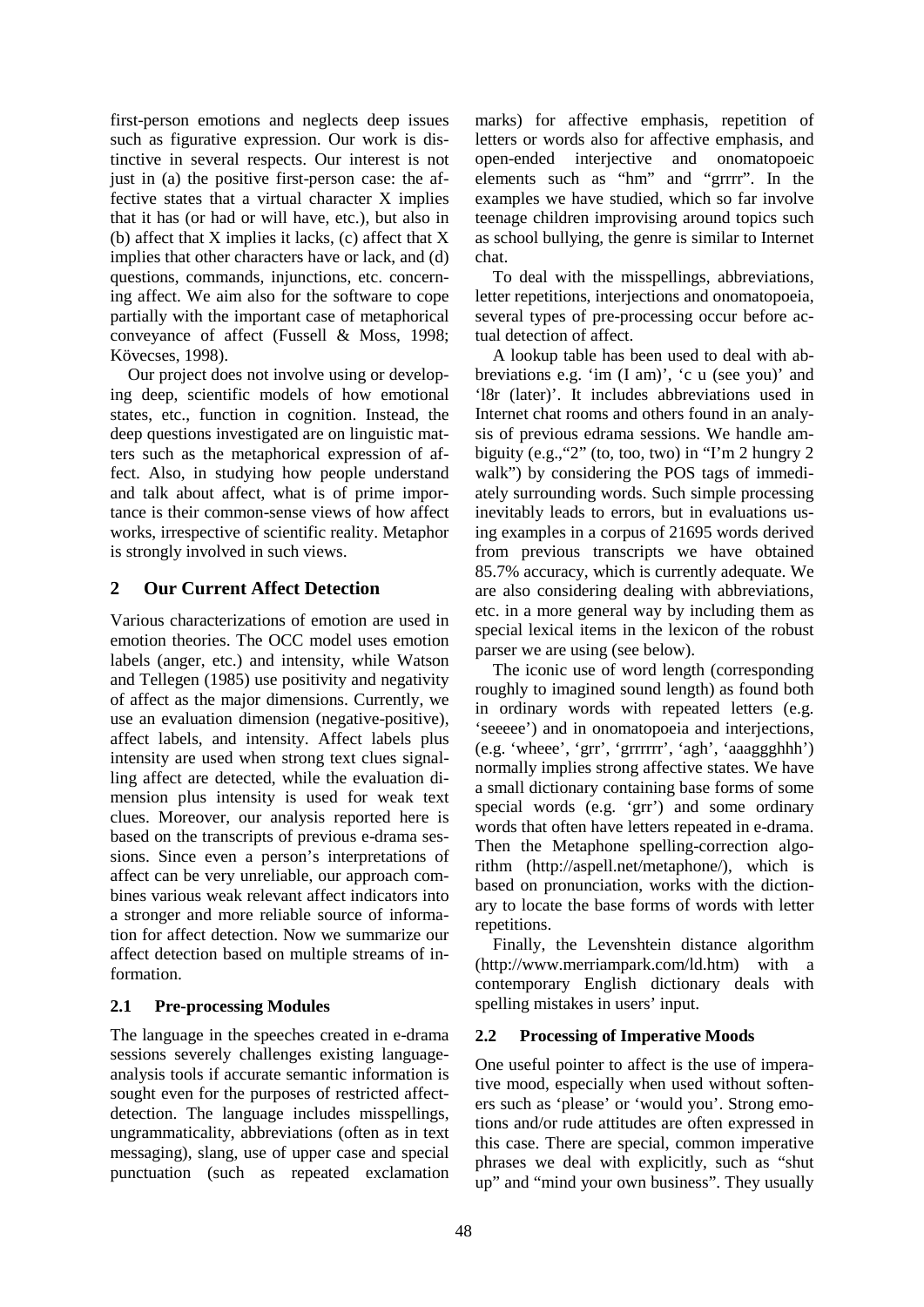indicate strong negative emotions. But the phenomenon is more general.

Detecting imperatives accurately in general is by itself an example of the non-trivial problems we face. We have used the syntactic output from the Rasp parser (Briscoe & Carroll, 2002) and semantic information in the form of the semantic profiles for the 1,000 most frequently used English words (Heise, 1965) to deal with certain types of imperatives.

Rasp recognises some types of imperatives directly. Unfortunately, the grammar of the 2002 version of the Rasp parser that we have used does not deal properly with certain imperatives (John Carroll, p.c), which means that examples like "you shut up", "Dave bring me the menu", "Matt don't be so blunt" and "please leave me alone", are not recognized as imperatives, but as normal declarative sentences. Therefore, further analysis is needed to detect imperatives, by additional processing applied to the possiblyincorrect syntactic trees produced by Rasp.

If Rasp outputs a subject, 'you', followed by certain verbs (e.g. 'shut', 'calm', etc) or certain verb phrases (e.g. 'get lost', 'go away' etc), the sentence type will be changed to imperative. (Note: in "you get out" the "you" could be a vocative rather than the subject of "get", especially as punctuation such as commas is often omitted in our genre; however these cases are not worth distinguishing and we assume that the "you" is a subject.) If a softener 'please' is followed by the base forms of a verb, then the input is taken to be imperative. If a singular proper noun is followed by a base form of the verb, then this sentence is taken to be an imperative as well (e.g. "Dave get lost"). However, when a subject is followed by a verb for which there is no difference at all between the base form and the past tense form, then ambiguity arises between imperative and declarative (e.g. "Lisa hit me").

There is an important special case of this ambiguity. If the object of the verb is 'me', then in order to solve the ambiguity, we have adopted the evaluation value of the verb from Heise's (1965) compilation of semantic differential profiles. In these profiles, Heise listed values of evaluation, activation, potency, distance from neutrality, etc. for the 1,000 most frequently used English words. In the evaluation dimension, positive values imply goodness. Because normally people tend to use 'a negative verb  $+$  me' to complain about an unfair fact to the others, if the evaluation value is negative for such a verb, then this sentence is probably not imperative but

declarative (e.g. "Mayid hurt me"). Otherwise, other factors implying imperative are checked in this sentence, such as exclamation marks and capitalizations. If these factors occur, then the input is probably an imperative. Otherwise, the conversation logs are checked to see if there is any question sentence directed toward this speaker recently. If there is, then the input is conjectured to be declarative.

There is another type of sentence: 'don't you + base form of verb' that we have started to address. Though such a sentence is often interrogative, it is also often a negative version of an imperative with a 'you' subject (e.g. "Don't you dare call me a dog," "Don't you call me a dog"). Normally Rasp regards it as a question sentence. Thus, further analysis has also been implemented for such a sentence structure to change its sentence type to imperative. Although currently this has limited effect, as we only infer a (negative) affective quality when the verb is "dare", we plan to add semantic processing in an attempt to glean affect more generally from "Don't you …" imperatives.

### **2.3 Affect Detection by Pattern Matching**

In an initial stage of our work, affect detection was based purely on textual pattern-matching rules that looked for simple grammatical patterns or templates partially involving lists of specific alternative words. This continues to be a core aspect of our system but we have now added robust parsing and some semantic analysis. Jess, a rule-based Java framework, is used to implement the pattern/template-matching rules in EMMA.

In the textual pattern-matching, particular keywords, phrases and fragmented sentences are found, but also certain partial sentence structures are extracted. This procedure possesses the robustness and flexibility to accept many ungrammatical fragmented sentences and to deal with the varied positions of sought-after phraseology in speeches. However, it lacks other types of generality and can be fooled when the phrases are suitably embedded as subcomponents of other grammatical structures. For example, if the input is "I doubt she's really angry", rules looking for anger in a simple way will fail to provide the expected results.

The transcripts analysed to inspire our initial knowledge base and pattern-matching rules were derived independently from previous *edrama* improvisations based on a school bullying scenario. We have also worked on another, distinctly different scenario, Crohn's disease, based on a TV programme by another of our industrial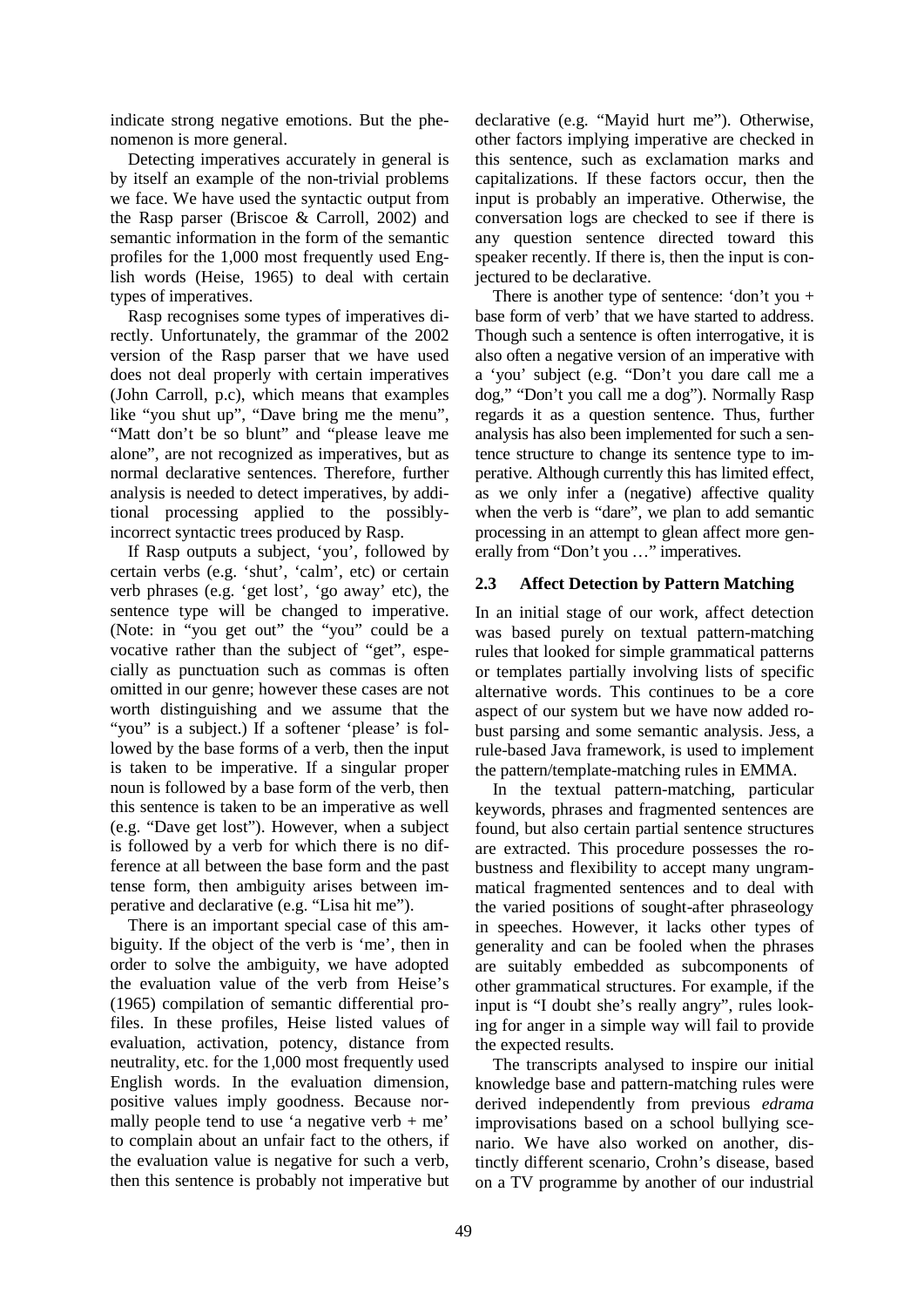partners (Maverick TV). The rule sets created for one scenario have a useful degree of applicability to other scenarios, though there will be a few changes in the related knowledge database according to the nature of specific scenarios.

The rules, as we mentioned at the beginning of this section, conjecture the character's emotions, evaluation dimension (negative or positive), politeness (rude or polite) and what response EMMA should make.

Multiple exclamation marks and capitalisation are frequently employed to express emphasis in e-drama sessions. If exclamation marks or capitalisation are detected in a character's utterance, then the emotion intensity is deemed to be comparatively high (and emotion is suggested even in the absence of other indicators).

A reasonably good indicator that an inner state is being described is the use of 'I' (see also Craggs & Wood (2004)), especially in combination with the present or future tense. In the school-bullying scenario, when 'I' is followed by a future-tense verb the affective state 'threatening' is normally being expressed; and the utterance is usually the shortened version of an implied conditional, e.g., "I'll scream [if you stay here]." Note that when 'I' is followed by a present-tense verb, a variety of other emotional states tend to be expressed, e.g. "I want my mum" (fear) and "I hate you" (dislike), I like you (liking). Further analysis of first-person, presenttense cases is provided in the following section.

### **2.4 Going Beyond Pattern Matching**

In order to go beyond the limitations of simple pattern matching, sentence type information obtained from the Rasp parser has also been adopted in the pattern-matching rules. The general sentence structure information not only helps EMMA to detect affective states in the user's input (see the above discussion of imperatives), and to decide if the detected affective states should be counted, but also helps EMMA to make appropriate responses. Rasp will inform the pattern-matching rule with sentence type information. If the current input is a conditional or question sentence with affective keywords or structures in, then the affective states won't be valued. For example, if the input is "I like the place when it is quiet", Rasp works out its sentence type: a conditional sentence and the rule for structures containing 'like' with a normal declarative sentence label won't be activated. Instead, the rule for the keyword 'when' with a

conditional sentence type label will be fired. Thus an appropriate response will be obtained.

Additionally, as we discussed in section 2.2, we use Rasp to indicate imperative sentences, such as when Mayid (the bully) said "Lisa, don't tell Miss about it". The pseudo-code example rule for such input is as follows:

(defrule example\_rule

?fact <- (any string containing negation and the sentence type is 'imperative')  $\Rightarrow$ 

(obtain affect and response from knowledge database)

Thus the declarative input such as "I won't tell Miss about it" won't be able to activate the example rule due to different sentence type information. Especially, we have assigned a special sentence type label ('imp+please') for imperatives with softener 'please'. Only using this special sentence type label itself in the pattern-matching rule helps us effortlessly to obtain the user's linguistic style ('polite') and probably a polite response from EMMA as well according to different roles in specific scenarios.

Aside from using the Rasp parser, we have also worked on implementing simple types of semantic extraction of affect using affect dictionaries and electronic thesauri, such as WordNet. The way we are currently using WordNet is briefly as follows.

### **2.5 Using WordNet for a First Person Case**

As we mentioned earlier, use of the first-person with a present-tense verb tends to express an affective state in the speaker, especially in discourse in which affect is salient, as is the case in scenarios such as School Bullying and Crohn's Disease. We have used the Rasp parser to detect such a sentence. First of all, such user's input is sent to the pattern-matching rules in order to obtain the speaker's current affective state and EMMA's response to the user. If there is no rule fired (i.e. we don't obtain any information of the speaker's affective state and EMMA's response from the pattern-matching rules), further processing is applied. We use WordNet to track down the rough synonyms of the verb (possibly from different Word-Net "synsets") in the verb phrase of the input sentence, in order to allow a higher degree of generality than would be achieved just with the use of our pattern-matching rules. In order to find the closest synonyms to the verb in different synsets, the semantic profiles of the 1,000 most frequently used English words (Heise, 1965) have been employed, especially to find the evaluation values of every synonym of the original verb. We transform positive and negative evaluation values in Heise's dic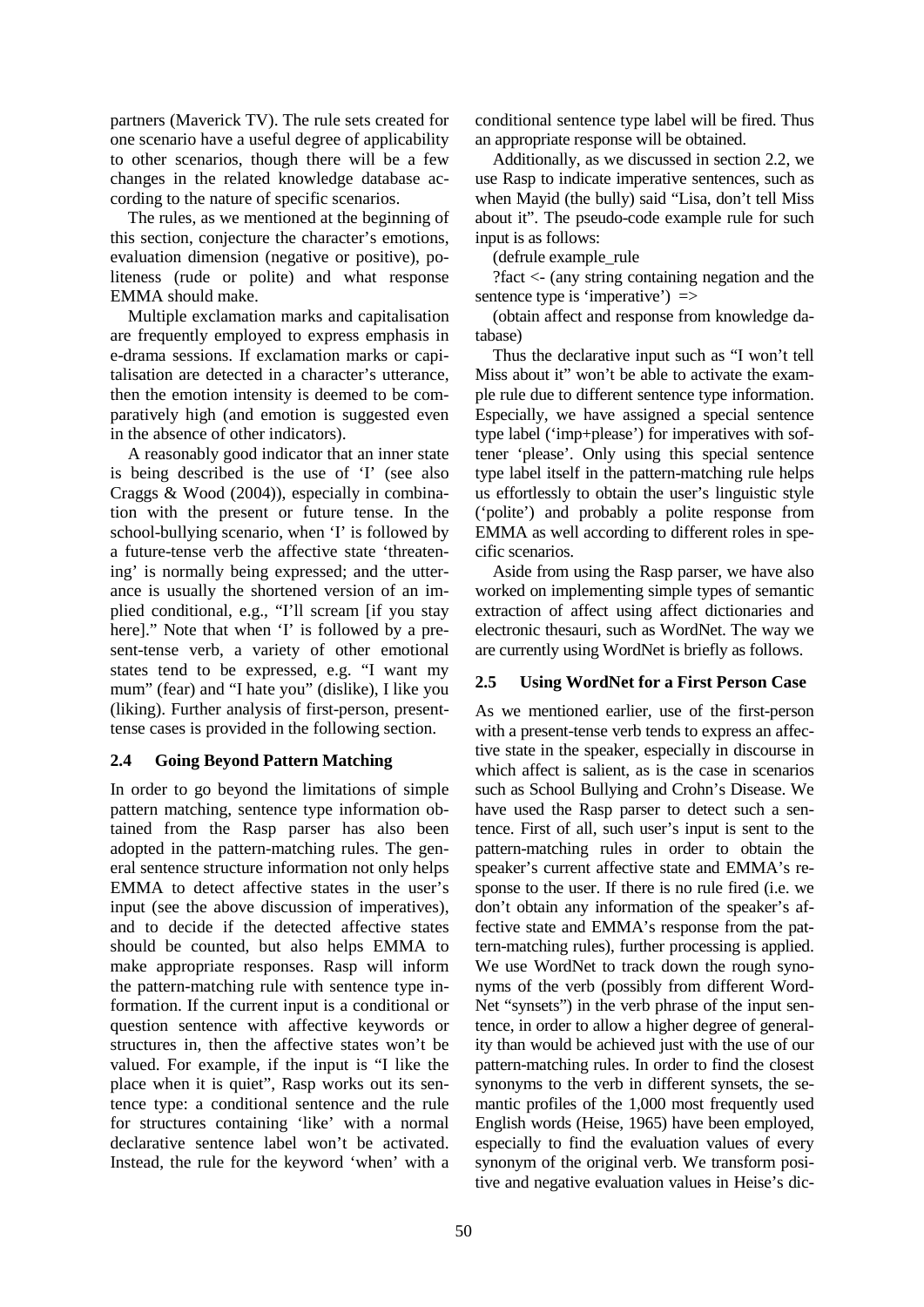tionary into binary 'positive' and 'negative' only. Thus if any synonym has the same evaluation value ('positive' or 'negative') as that of the original verb, then it will be selected as a member of the set of closest synonyms. Then, we use one closest synonym to replace the original verb in the user's input. This newly built sentence will be sent to the pattern-matching rules in order to obtain the user's affective state and EMMA's response. Such processing (using a closest synonym to replace the original verb and sending the newly built sentence to the pattern-matching rules) continues until we obtain the speaker's affective state and appropriate response.

#### **2.6 Responding Regimes**

EMMA normally responds to, on average, every Nth speech by another character in the e-drama session, where N is a changeable parameter (currently set to 3). However, it also responds when EMMA's character's name is mentioned, and makes no response if it cannot detect anything useful in the utterance it is responding to. The one-in-N average is achieved by sampling a random variable every time another character says something. As a future development, we plan to have N dynamically adjustable according to how confident EMMA is about what it has discerned in the utterance at hand.

EMMA sometimes makes a random response from several stored response candidates that are suitable for the affective quality it has discerned in an utterance it is responding to. In addition, EMMA sometimes reflects back, in modified form, part of the user's input string as a subcomponent of its response. Notice here that, because the pre-processing module reported in section 2.1 expands abbreviations and corrects misspellings, it helps to obscure the fact that part of EMMA's response is only a reflection. E.g.:

<Character> I'm ur (*your*) best m8 (*mate*).

<EMMA> Why are you my best mate?

On the other hand, we also, on a random basis, purposely put phenomena such as abbreviations and Internet-chat features in EMMA's responses in order to make EMMA express itself more like a typical school-student user. E.g.:

<Character> You get lost!

<EMMA> Hey, coool it folks. (notice the lengthening of 'cool')

<Character> He didn't do it.

<EMMA> No1 believes you, m8. (where 'no1' stands for 'no one')

It should be borne in mind that EMMA's responses are not aimed at engaging with the detailed meaning of the utterance, but simply to stimulate the improvisation in a way that is somewhat sensitive to affect being expressed. Furthermore, in order to make the EMMA character's responses push the improvisation forward, the character will not only ask scenario related questions to the main characters, but also introduce new topics closely related to the scenario in the improvisation. In a recent usertesting debrief session, secondary school students mentioned that the human bit-part character did not stay in character and said pointless things, while in another session one student, who played a main character, believed that the EMMA character was the only one that stuck to scenario related topics. The directors reported that, even when a main character was silent and the director did not intervene very much, the EMMA character led the improvisation on the right track by raising new topics other characters were concerned about.

### **3 Affect via Metaphor**

In the introduction we commented on two functions of metaphor. Metaphor is often used to convey affect and it also partly underlies folk theories of how affect and emotion work. As an example of the latter, folk theories of anger often talk about, and appear to conceive of, anger as if it were a heated fluid possibly exerting a strong pressure on its containing body. This motivates a wide range of metaphorical expressions both conventional such as "he was boiling with anger and about to blow his top" and more creative variants such as "the temperature in the office was getting higher and this had nothing to do with where the thermostat was set" (modified, slightly from a Google™ search). Passion, or lack of, is also often described in terms of heat and the latter example could in certain contexts be used in this manner. So far, examples of actors reflecting or commenting on the nature of their or others emotions, which would require an appropriate vocabulary, have been infrequent in the e-drama transcripts, although we might expect to find more examples as more students participate in the Crohn's disease scenario.

However, such metaphorically motivated folk models often directly motivate the terminology used to convey affect, as in utterances such as "you leave me cold", which conveys lack of interest or disdain. This use of metaphor to motivate folk models of emotions and, as a consequence, certain forms of direct expression of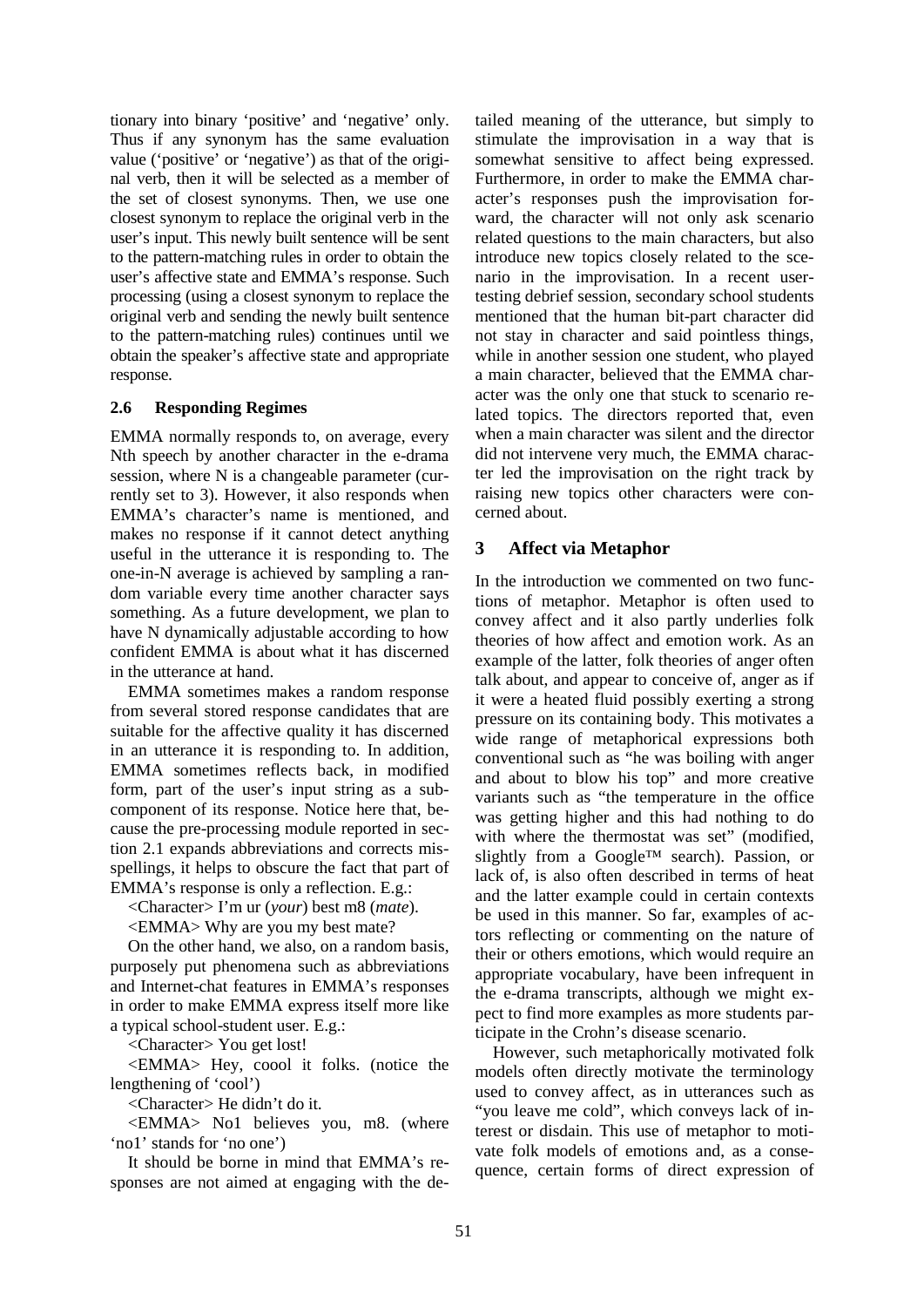emotion has been extensively studied, albeit usually from a theoretical, linguistic, perspective (Fussell & Moss, 1998; Kövecses, 1998).

Less recognised (although see Barnden et al., 2004; Wallington et al., 2006) is the fact that metaphor is also frequently used to convey emotion more indirectly. Here the metaphor does not describe some aspect of an emotional state, but something else. Crucially, however, it also conveys a negative or positive value judgement which is carried over to what is being described and this attitude hints at the emotion. For example to say of someone's room that "it is a cesspit" allows the negative evaluation of 'cess-pit' to be transferred to 'the room' and we might assume an emotion of disgust. In our transcripts we find examples such as "smelly attitude" and "you buy your clothes at the rag market" (which we take to be not literally true). Animal insults such as "you pig" frequently take this form, although many are now highly conventionalised. Our analysis of e-drama transcripts shows that this type of metaphor that conveys affect indirectly is much more common than the direct use.

It should be apparent that even though conventional metaphorical phraseology may well be listed in specialised lexicons, approaches to metaphor and affect which rely upon a form of lexical look-up to determine the meaning of utterances are likely to miss both the creative variants and extensions of standard metaphors and also the quite general carrying over of affectual evaluations from the literal meaning of an utterance to the intended metaphorical meaning.

At the time of writing (early June 2006) little in the way of metaphor handling has been incorporated into the EMMA affect-detection module. However, certain aspects of metaphor handling will be incorporated shortly, since they involve extensions of existing capabilities. Our intended approach is partly to look for stock metaphorical phraseology and straightforward variants of it, which is the most common form of metaphor in most forms of discourse, including e-drama. However, we also plan to employ a simple version of the more open-ended, reasoning-based techniques described in the ATT-Meta project on metaphor processing (Barnden et al., 2004; Wallington et al., 2006).

As a first step, it should be noted that insults and swear words are often metaphorical. We are currently investigating specialised insult dictionaries and the machine-readable version of the OALD, which indicates slang.

Calling someone an animal of any sort usually conveys affect, but it can be either insulting or affectionate. We have noted that calling someone the young of an animal is often affectionate, and the same is true of diminutive (e.g., 'piglet') and nursery forms (e.g., 'moo cow'), even when the adult form of the animal is usually used as an insult. Thus calling someone 'a cat' or 'catty' is different from describing them as kittenish. Likewise, "you young pup" is different from "you dog". We are constructing a dictionary of specific animals used in slang and as insults, but, more generally, for animals not listed we can use WordNet and electronic dictionaries to determine whether or not it is the young or mature form of the animal that is being used.

We have already noted that in metaphor the affect associated with a source term will carry across to the target by default. EMMA already consults Heise's compilation of semantic differential profiles for the evaluation value of the verb. We will extend the determination of the evaluation value to all parts of speech.

Having the means to determine the emotion conveyed by a metaphor is most useful when metaphor can be reliably spotted. There are a number of means of doing this for some metaphors. For example, idioms are often metaphorical (Moon 1988). Thus we can use an existing idiom dictionary, adding to it as necessary. This will work with fixed idioms, but, as is often noted, idioms frequently show some degree of variation, either by using synonyms of standard lexis, e.g., '**constructing** castles in the air' instead of 'building castles in the air', or by adding modifiers, e.g., 'shut your **big fat** mouth'. This variability will pose a challenge if one is looking for fixed expressions from an idiom dictionary. However, if the idiom dictionary is treated as providing base forms, with for example the nouns being treated as the head nouns of a nounphrase, then the Rasp parser can be used to determine the noun phrase and the modifiers of the head noun, and likewise with verbs, verbphrases, etc. Indeed, this approach can be extended beyond highly fixed expressions to other cases of metaphor, since as Deignan (2005) has noted metaphors tend to display a much greater degree of fixedness compared to non-metaphors, whilst not being as fixed as what are conventionally called idioms.

There are other ways of detecting metaphors which we could utilise. Thus, metaphoricity signals (as in Goatly, 1997; Wallington et al., 2003) signal the use of a metaphor in some cases. Such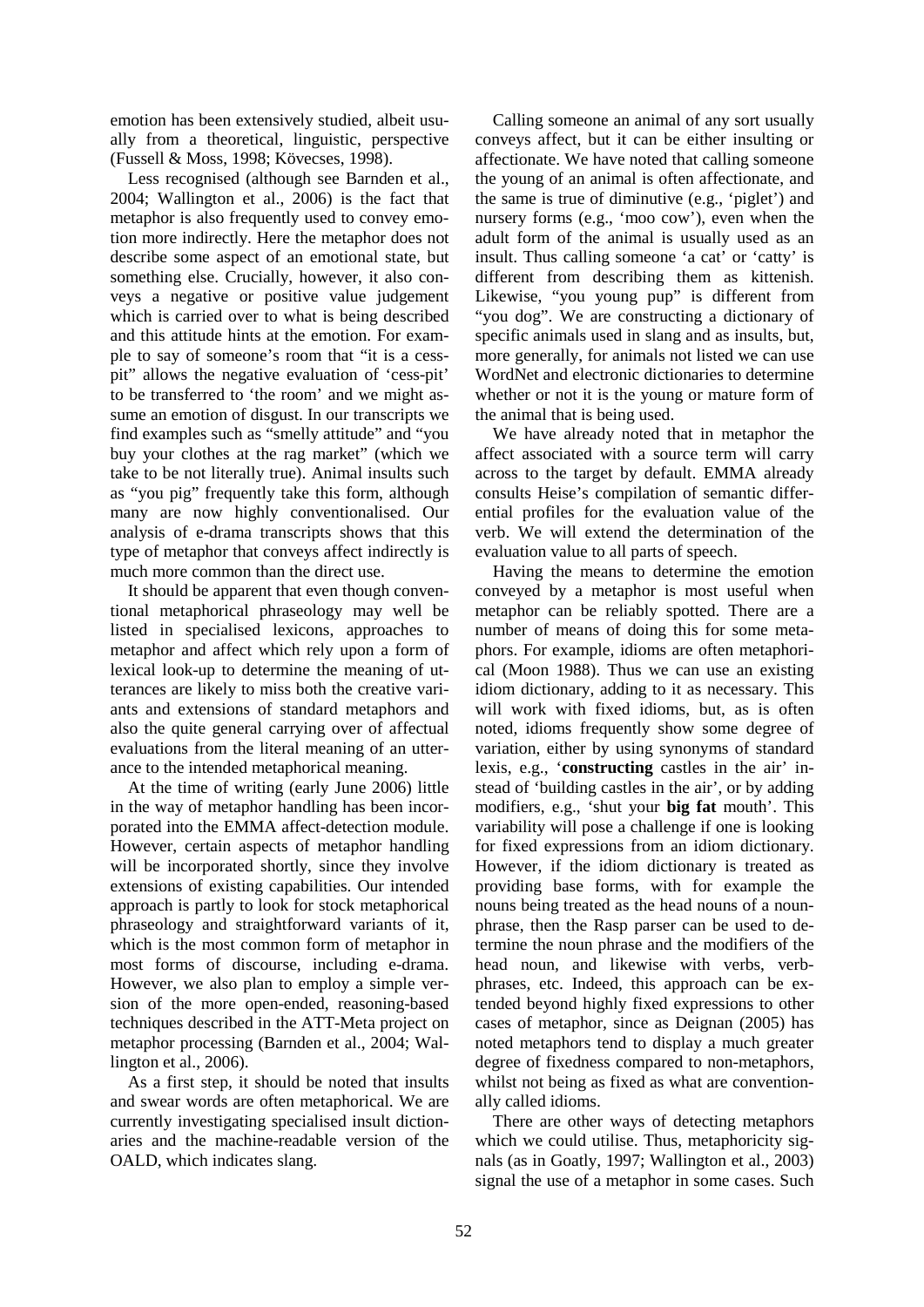signals include phrases such as: *so to speak, sort of, almost, picture as*. Furthermore, semantic restriction violations (Wilks, 1978; Fass, 1997; Mason, 2004), as in "my car **drinks** petrol," often indicate metaphor, although not all metaphors violate semantic restrictions. To determine whether semantic restrictions are being violated, domain information from ontologies/thesauri such as WordNet could be used and/or statistical techniques as used by Mason (2004).

## **4 User Testing**

We conducted a two-day pilot user test with 39 secondary school students in May 2005, in order to try out and a refine a testing methodology. The aim of the testing was primarily to measure the extent to which having EMMA as opposed to a person play a character affects users' level of enjoyment, sense of engagement, etc. We concealed the fact that EMMA was involved in some sessions in order to have a fair test of the difference that is made. We obtained surprisingly good results. Having a minor bit-part character called "Dave" played by EMMA as opposed to a person made no statistically significant difference to measures of user engagement and enjoyment, or indeed to user perceptions of the worth of the contributions made by the character "Dave". Users did comment in debriefing sessions on some utterances of Dave's, so it was not that there was a lack of effect simply because users did not notice Dave at all. Also, the frequencies of human "Dave" and EMMA "Dave" being responded to during the improvisation (sentences of Dave's causing a response divided by all sentences said by "Dave") are both roughly around 30%, again suggesting that users notice Dave. Additionally, the frequencies of other side-characters being responded to are roughly the same as the "Dave" character – "Matthew": around 30% and "Elise": around 35%.

Furthermore, it surprised us that no user appeared to realize that sometimes Dave was computer-controlled. We stress, however, that it is not an aim of our work to ensure that human actors do not realize this. More extensive, user testing at several Birmingham secondary schools is being conducted at the time of writing this paper, now that we have tried out and somewhat modified the methodology.

The experimental methodology used in the testing is as follows, in outline. Subjects are 14- 16 year old students at local Birmingham schools. Forty students are chosen by each school for the testing. Four two-hour sessions take place at the school, each session involving a different set of ten students. In a session, the main phases are as follows: an introduction to the software; a First Improvisation Phase, where five students are involved in a School Bullying improvisation and the remaining five in a Crohn's Disease improvisation; a Second Improvisation Phase in which this assignment is reversed; filling out of a questionnaire by the students; and finally a group discussion acting as a debrief phase. For each improvisation, characters are pre-assigned to specific students. Each Improvisation Phase involves some preliminaries followed by ten minutes of improvisation proper.

In half of the SB improvisations and half of the CD improvisations, the minor character Dave is played by one of the students, and by EMMA in the remaining. When EMMA plays Dave, the student who would otherwise have played him is instructed to sit at another student's terminal and thereby to be an audience member. Students are told that we are interested in the experiences of audience members as well as of actors. Almost without exception students have appeared not to have suspected that having an audience member results from not having Dave played by another student. At the end of one exceptional session some students asked whether one of the directors from Hi8us was playing Dave.

Of the two improvisations a given student is involved in, exactly one involves EMMA playing Dave. This will be the first session or the second. This EMMA-involvement order and the order in which the student encounters SB and CD are independently counterbalanced across students.

The questionnaire is largely composed of questions that are explicitly about students' feelings about the experience (notably enjoyment, nervousness, and opinions about the worth of the dramatic contributions of the various characters), with essentially the same set of questions being asked separately about the SB and the CD improvisations. The other data collected are: for each debrief phase, written minutes and an audio and video record; notes taken by two observers present during each Improvisation Phase; and automatically stored transcripts of the sessions themselves, allowing analysis of linguistic forms used and types of interactivity. To date only the non-narrative questionnaire answers have been subjected to statistical analysis, with the sole independent variable being the involvement or otherwise of EMMA in improvisations.